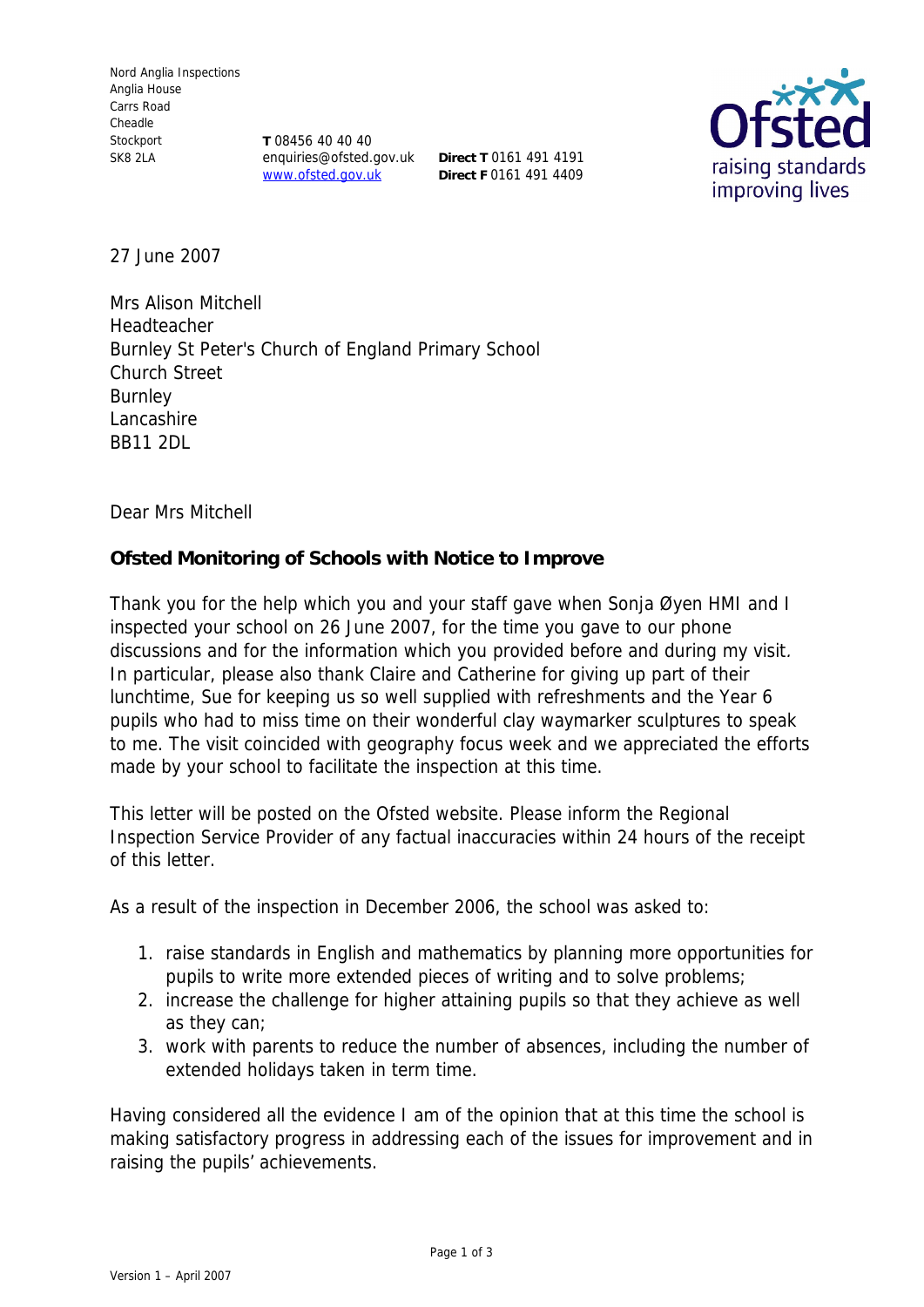

The December 2006 inspection noted that pupils' standards were low and that their achievement was inadequate. These judgements took into account the slight improvement in the school's results in 2006 and recognised that recent initiatives were leading to more rapid progress for pupils in Years 2 and 6. Our analysis of evidence shows that the pace of learning is continuing to improve for some year groups in some subjects. However, improvement is too patchy and standards remain well below those expected nationally.

Pupils are increasingly aware of their learning targets and the school has been successful in helping parents to support their children's learning. There are now examples of pupils making very good progress, for example at least one pupil in each year group has made better than expected progress. In Years 3 and 4 some pupils regress and in all year groups significant proportions do not progress through the National Curriculum levels. Indications are that approximately half the current Year 6 pupils will make expected rates of progress this year. This will be an improvement on the previous year's results. The headteacher has put in place a range of strategies that are well chosen to ensure that standards continue to rise. Staff are very well supported with their professional development. The headteacher's monitoring of the impact of strategies is accurately identifying strengths and weaknesses. The literacy and numeracy subject leaders have developed their roles very well. They monitor all aspects of their subjects closely and provide good support for other teachers. However, although their analyses show strengths and weaknesses, they are not yet identifying the reasons for discrepancies or targeting support to address them. Monitoring of teaching shows that the quality of teaching and learning is improving but is not yet good enough to enable standards to rise more quickly. It remains satisfactory because the monitoring of teaching is not sufficiently focused on pupils' learning.

Where the school has had a particular area of focus, for example on writing, then pupils' standards have risen much more rapidly. Pupils now write at length for a range of different purposes and are given a good variety of prompts to encourage their ideas. Links between curricular areas help pupils understand the relevance of their writing. Although pupils are provided with resources to support their writing, they are still too reliant on adults when they want to improve their work. New policies designed to improve the pupils' presentation of their work and the quality of teachers' marking are not consistently applied, so expectations set for pupils are not high enough. Only half the pupils are making expected progress in developing their reading. This has a negative impact on writing. Most teachers now plan for pupils to learn more independently and encourage problem-solving. This has been successful in science and helps pupils to make good progress. Although it is not yet sufficiently embedded in all curriculum areas, initiatives such as the geography week are having a positive impact. Similarly, the training that staff receive in using a range of teaching and learning styles and assessment strategies is improving their confidence to allow pupils to work more independently. This is particularly important in helping